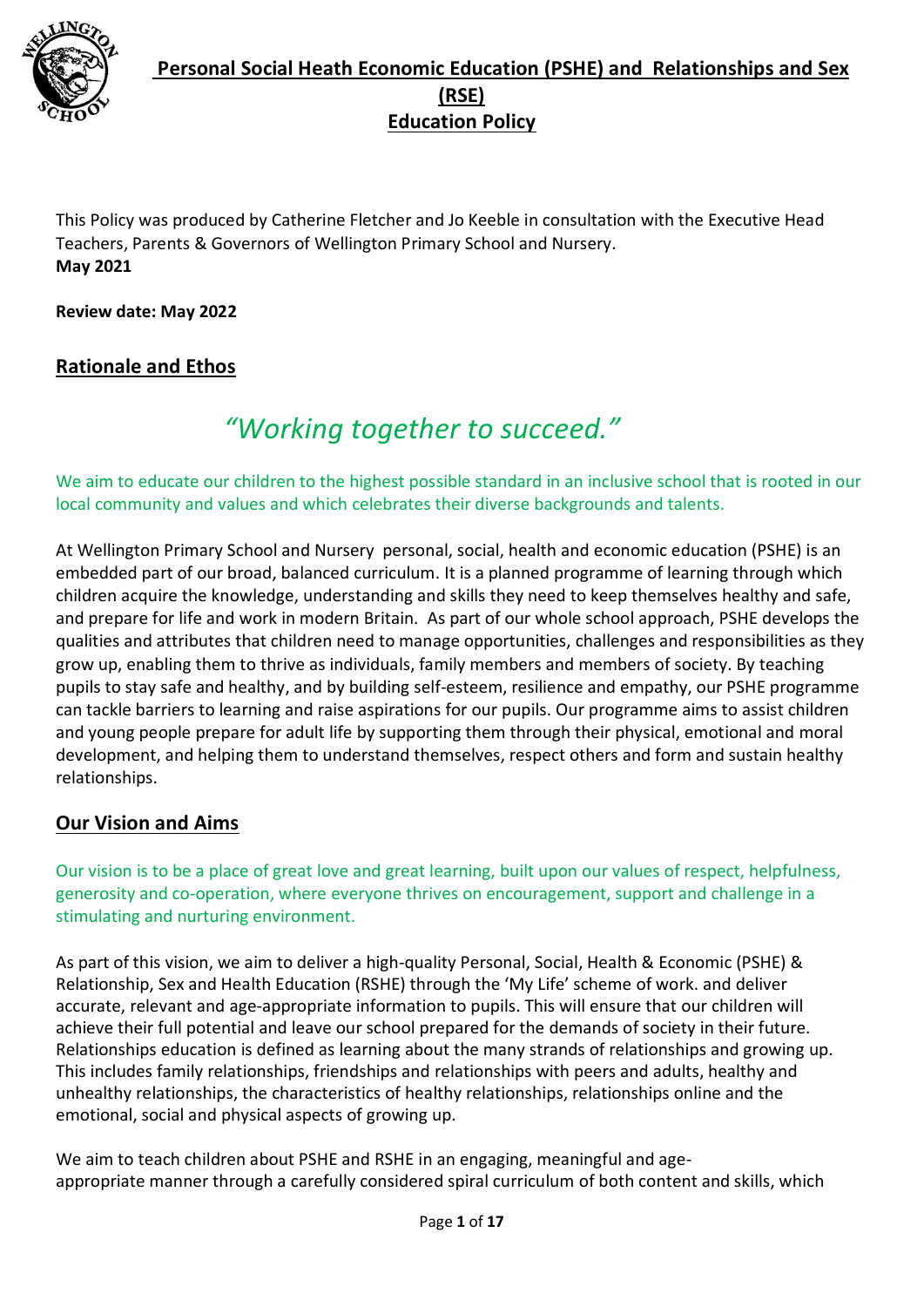

takes into account the emotional, physical and social maturity of our children. We very strongly believe that the education we provide should reflect both the universal needs shared by all pupils as well as the specific needs of individual pupils in our particular school. As such, the RSHE strand of our PSHE curriculum has been carefully considered and is constantly being reviewed so that it is inclusive and meets the needs of each and every one of our children, including those with special educational needs or disabilities (SEND).

Teachers make PSHE Education lessons engaging, interesting and fun through a variety of teaching methods and interactive activities. Some of these include: role-play; use of learning partners/ small group work; whole class teaching; enquiry tasks; research activities; independent learning and discussion groups; use of appropriate film clips, books and websites; matching games; problem-solving and challenge activities.

# **Legislation**

### **What is PSHE and RSHE Education?**

From September 2020, the Relationships Education, Relationships and Sex Education and Health Education (England) Regulations 2019, made under sections 34 and 35 of the Children and Social Work Act 2017, make Relationships Education and Health education **compulsory** for all pupils receiving primary education. It involves learning about the many strands including: family relationships; friendships and relationships with peers and adults; healthy and unhealthy relationships; staying safe; the characteristics of positive relationships; relationships online and the emotional, social and physical aspects of growing up. Health Education includes basic first aid, mental wellbeing, physical health and fitness, hygiene and puberty.

At Wellington Primary School and Nursery we believe that **RSHE** equips our children with the understanding, knowledge and skills they will need to succeed and thrive. Teaching about relationships enables our pupils to safely negotiate making new friendships, recognise potential threats to their wellbeing and develop meaningful relationships with others throughout their lives and know how to keep themselves safe and healthy. We also believe that a complete PSHE curriculum is important to ensure that pupils have a well-rounded and rich curriculum, which covers a range of life skills and social education, despite not being a statutory requirement. This part of the curriculum involves learning about being part of a community, the role money plays in their lives, rights and responsibilities and caring for the environment.

#### **How does our PSHE and RSHE curriculum help Wellington Primary School and Nursery fulfil its statutory duties?**

Under section 78 of the Education Act 2002 and the Academies Act 2010, schools must provide a 'balanced and broadly-based curriculum' which promotes *'the spiritual, moral, cultural, mental and physical development of pupils at the school and of society, and prepares pupils at the school for the opportunities, responsibilities and experiences of later life'.* 

PSHE education makes a major contribution to schools fulfilling this duty.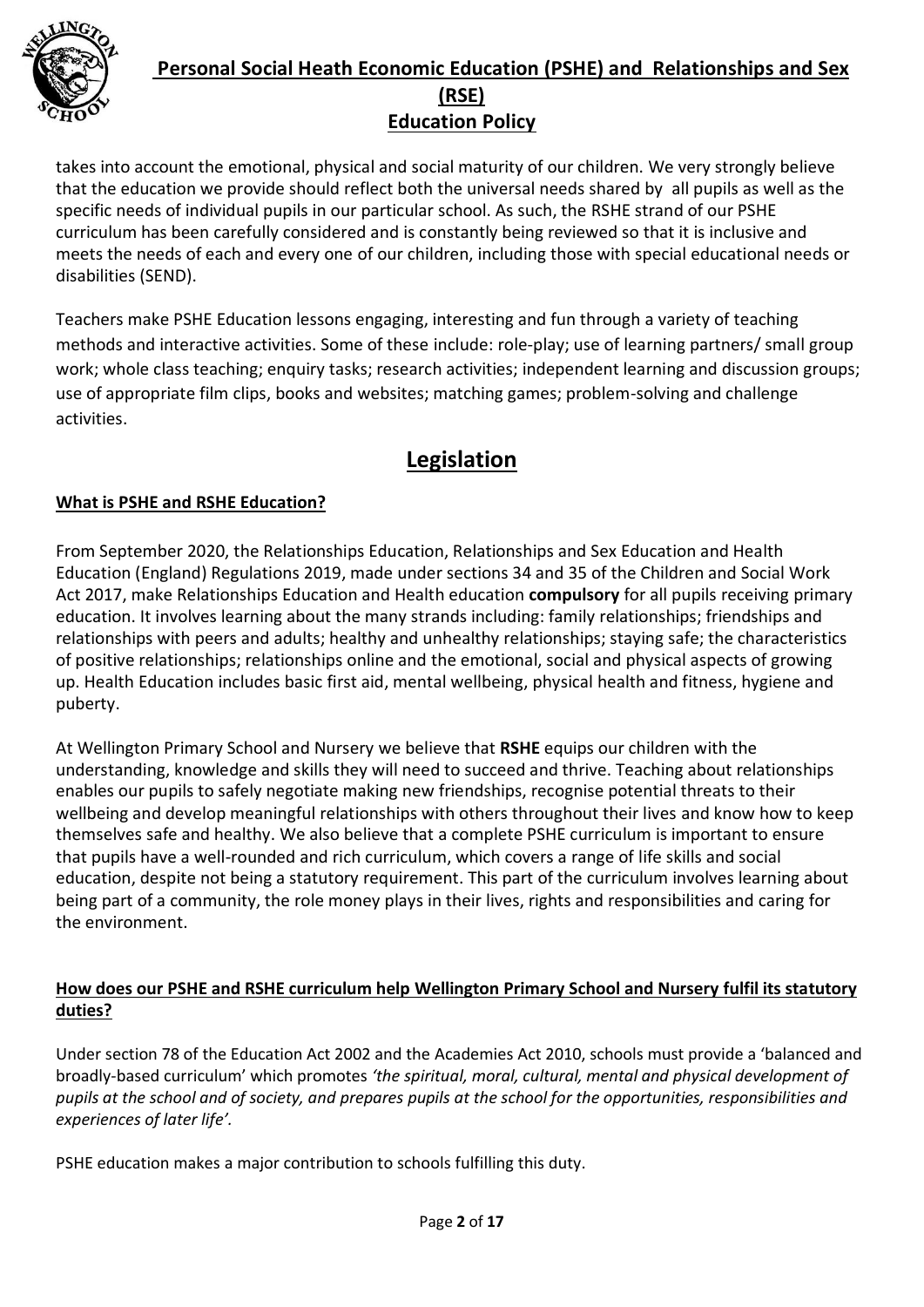

Schools also have duties in relation to promoting pupil wellbeing and pupil safeguarding (Children Act 2004) and community cohesion (Education Act 2006). Paragraph 41 of statutory guidance on Keeping Children Safe in Education, the Department for Education states that *'schools should consider how children may be taught about safeguarding, including online, through teaching and learning opportunities. This may include covering relevant issues through PSHE…'* 

The Equality Act 2010 also places duties on schools not just to address prejudice-based bullying but also to help to prevent it happening, and in doing so to keep protected characteristic groups safe. PSHE education, with its focus on identity and equality, can help schools to fulfil this duty.

Maintained schools have further statutory duties to:

- Promote children and young people's wellbeing (defined in the Children Act 2004 as *'the promotion of physical and mental health; emotional wellbeing; social and economic wellbeing; education, training and recreation; recognition of the contribution made by children to society; and protection from harm and neglect.')*
- Promote community cohesion (Education and Inspections Act 2006; Education Act 2002).
- The EYFS Stautory Guidance (March 2021) in relation to the legislation (The learning and development requirements are given legal force by an Order 2 made under section 39(1)(a) of the Childcare Act 2006 and The safeguarding and welfare requirements are given legal force by Regulations 3 made under section 39(1)(b) of the Childcare Act 2006); states every child deserves the best possible start in life and the support that enables them to fulfil their potential. Children develop quickly in the early years and a child's experiences between birth and age five have a major impact on their future life chances. A secure, safe and happy childhood is important in its own right. Good parenting and high quality early learning together provide the foundation children need to make the most of their abilities and talents as they grow up. The Early Years Foundation Stage (EYFS) sets the standards that all early years providers must meet to ensure that children learn and develop well and are kept healthy and safe. It promotes teaching and learning to ensure children's 'school readiness' and gives children the broad range of knowledge and skills that provide the right foundation for good future progress through school and life. The EYFS specifies requirements for learning and development and for safeguarding children and promoting their welfare.
- The Statutory framework is split up into 7 different areas of learning which are all inter-connected.
- The seven areas of learning are split into two sections, 'Prime areas- Personal social and Emotional Development, Communication and Language and Physical Development' and 'Specific Areas- Literacy, Mathematics, Understanding the World and Expressive Arts and Design'. The prime areas are important because they build a foundation for igniting children's curiosity and enthusiasm for learning, forming relationships and thriving.
- The Statuatory Guidance areas of learning that specifically links to PHSE/RSE are as follows: **Personal, Social and Emotional Development (PSED)**: Children's personal, social and emotional development (PSED) is crucial for children to lead healthy and happy lives, and is fundamental to their

cognitive development. Underpinning their personal development are the important attachments that shape their social world. Strong, warm and supportive relationships with adults enable children to learn how to understand their own feelings and those of others. Children should be supported to manage emotions, develop a positive sense of self, set themselves simple goals, have confidence in their own abilities, to persist and wait for what they want and direct attention as necessary. Through adult modelling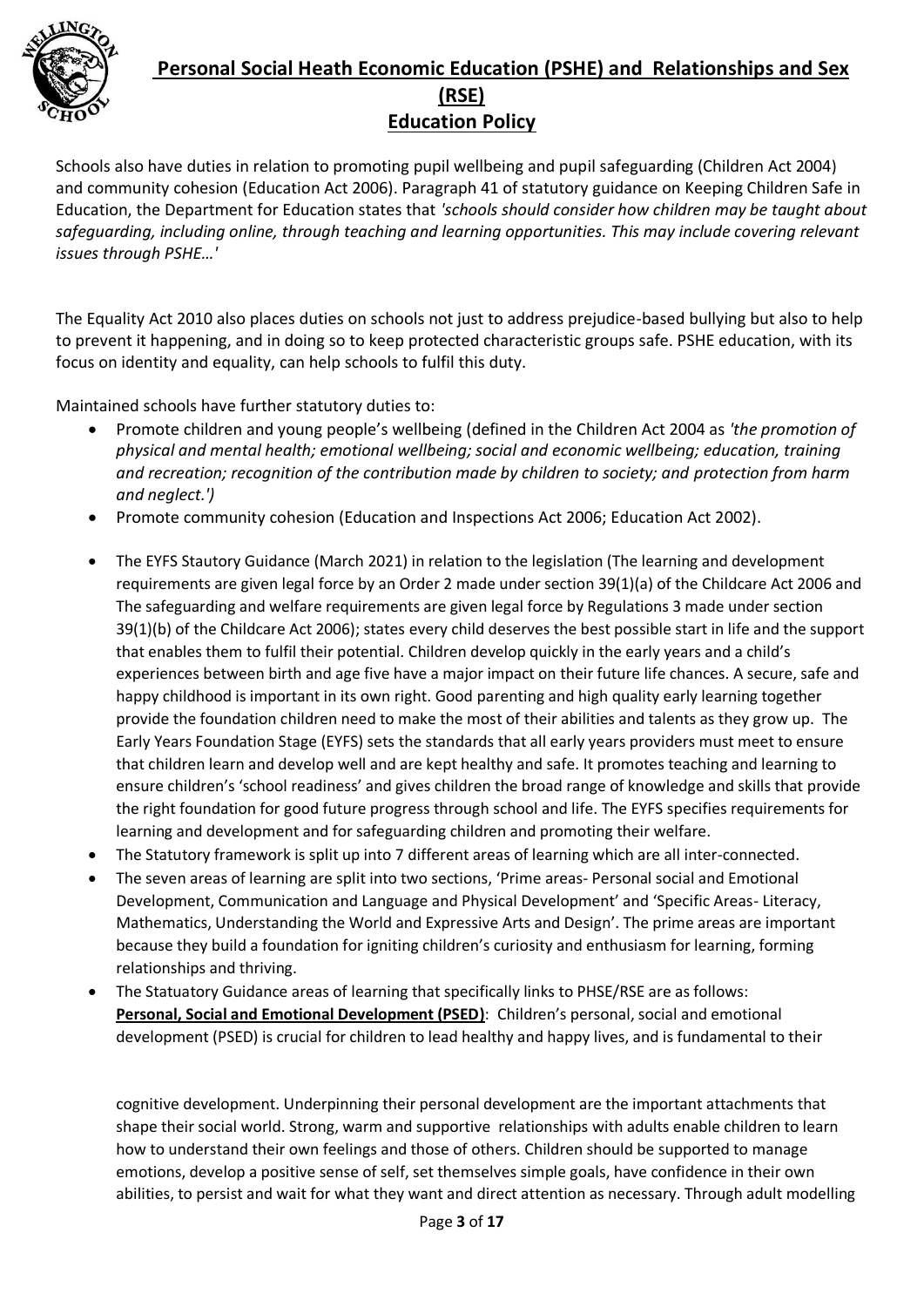

and guidance, they will learn how to look after their bodies, including healthy eating, and manage personal needs independently. Through supported interaction with other children, they learn how to make good friendships, co-operate and resolve conflicts peaceably. These attributes will provide a secure platform from which children can achieve at school and in later life.

- **Physical Development:** Physical activity is vital in children's all-round development, enabling them to pursue happy, healthy and active lives.
- **Understanding the World:** Understanding the world involves guiding children to make sense of their physical world and their community. The frequency and range of children's personal experiences increases their knowledge and sense of the world around them – from visiting parks, libraries and museums to meeting important members of society such as police officers, nurses and firefighters. In addition, listening to a broad selection of stories, non-fiction, rhymes and poems will foster their understanding of our culturally, socially, technologically and ecologically diverse world. As well as building important knowledge, this extends their familiarity with words that support understanding across domains. Enriching and widening children's vocabulary will support later reading comprehension.

#### **The importance of celebrating diversity within Relationships Education**

We strive to promote **equality** through all aspects of our Relationships teaching. As such, our curriculum promotes **tolerance and acceptance.** Just as we encourage Wellington Primary School and Nursery children to celebrate their many different talents, strengths and aspirations, we also aim to promote the celebration of diversity among cultures, traditions and religions. As an extension of this, pupils are taught about diversity among family structures and relationships, in line with British Values (see 'The Equality Act – 2010'; 'The Marriage Act-2013') and to include LGBTQ+ education as part of diverse families. This ensures that every one of our pupils has the chance to develop the self-esteem and confidence they deserve in order to grow into understanding, accepting and respectful adults. Ofsted also fully support the notion that children should be taught about different families and relationships that typify growing up in modern Britain.

#### **Who delivers the Relationships Education Curriculum?**

All Relationship lessons are taught by teaching staff, who are trained in delivering the specific content of the lessons. Clear parameters will be established in class and special consideration will always be given when teaching particularly sensitive material. Each class will create their own 'rules for respect' to help establish a safe place where pupils can share their thoughts, opinions and ideas, and explore sensitive topics. Staff will be fully aware of the children in their class and the sensitivity which might need to be acknowledged when delivering particular units. Each unit in the My Life curriculum has teacher notes and supportive materials to aid in discussion and preparation of lessons. The Executive headteachers and Acting Head of School will be responsible for liaising with the PSHE coordinator and working party of parents/carers and pupils and ensuring that feedback is reviewed and fed forward into curriculum design and policies, where appropriate. The Executive headteachers and Acting Head of School will also assist the PSHE coordinator to facilitate PSHE and RSHE training and CPD, when needed.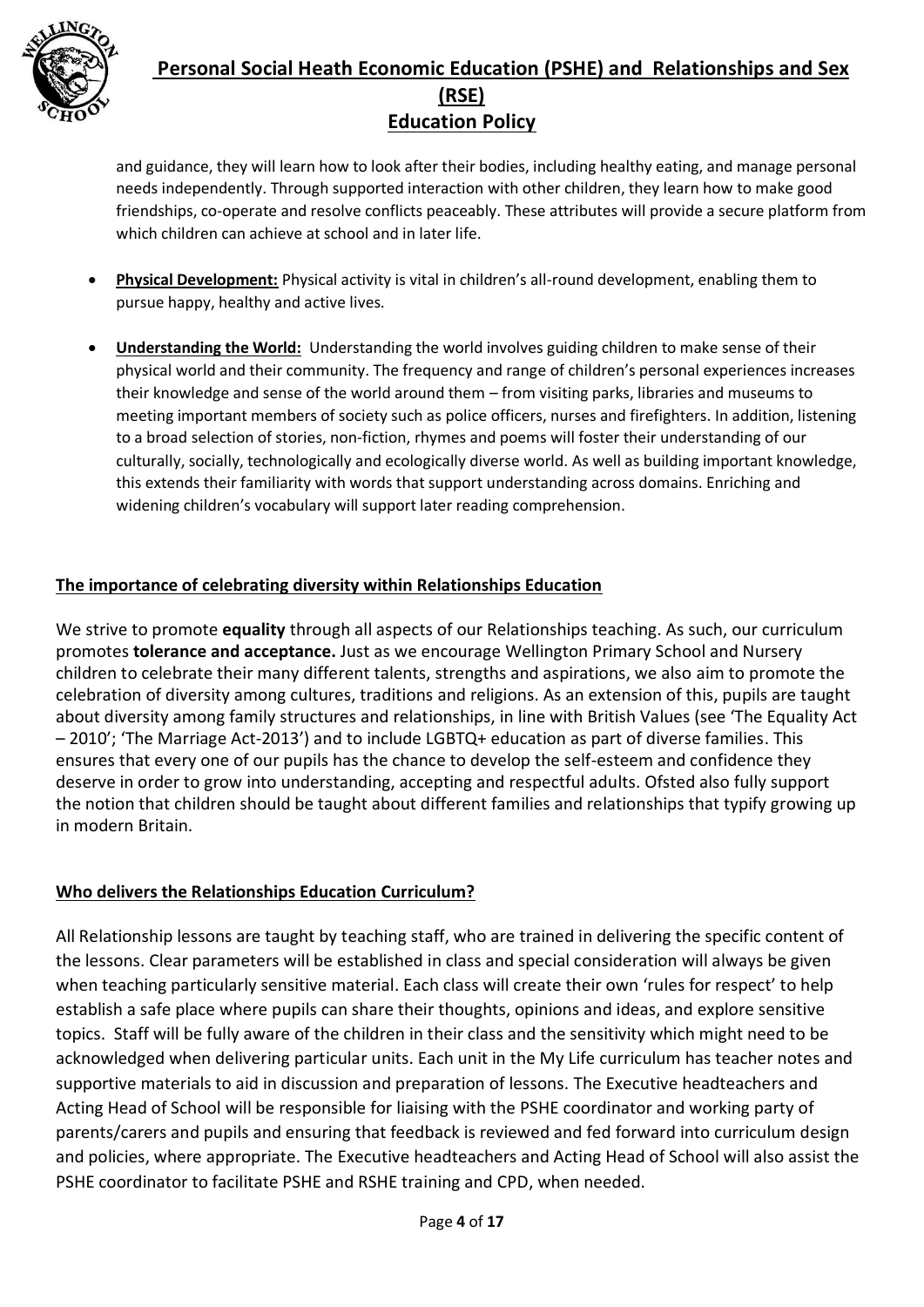

The PSHE coordinator and Acting Head of School will monitor the progression of the subject, observing lessons and reviewing feedback from teachers to help to adapt and develop the curriculum content and ensure that the necessary resources are in place. They will also be responsible for reviewing and updating the policy with the Executive Headteachers and Acting Head of School. The PSHE coordinator will ensure that there is a clear progression of skills and content across the PSHE curriculum with the help of the My Life curriculum scheme.

# **Curriculum Design**

#### **PSHE and RSHE – Subject Content**

At Wellington Primary School and Nursery we use the My Life programme which sequences PSHE and RSHE learning into age appropriate units which show progression across Year 1 – Year 6. The topics have been carefully arranged in order to create a spiral curriculum of both content and skills. This provides a rigorous structure with in-built progression where topics are regularly revisited through the key stages to ensure that understanding and skills are developed in an age-appropriate way.This enables children to grow in confidence when taking part in discussion, debates and when exploring current issues within PSHE education.

The units are categorised into three strands: Relationships, Health and 'Living in the Wider World'. These three strands are mapped against the statutory Relationships and Health Education guidance as well as the 'Living in the Wider World' objectives from the PSHE Association Programme of Study. As well as developing specific subject content, lessons build the key skills from the PSHE Association's Programme of Study: personal effectiveness; interpersonal and social effectiveness; and managing risk and decision making. Topics throughout the resource address online safety, sex education, puberty and making healthy choices, all of which support safeguarding whilepromoting life skills for children, such as empathy, identification of feelings, self-care, respect, money management and an understanding of the world around them. Increased time spent online means that, more than ever, children need to understand how to interact, form friendships and deal with situations in an online world. This is a key theme throughout the programme and it is integrated from the beginning of KS1 to ensure that children understand how to keep themselves safe and happy online. EYFS Personal, Social, Emotional development (PSED) will be taught using the units and content in the table below.

#### The Early Years Foundation Curriculum (EYFS)

At Wellington Primaryy School and Nursery we follow the non-statutory curriculum for the foundation phase (Development matters). It sets out pathways of children's development in broad ages and stages from birth to 5 years (end of Reception). The curriculum is taught through a variety of methods; through play, by adults modelling, by observing each other, through organising enabling environments and through guided learning and direct teaching.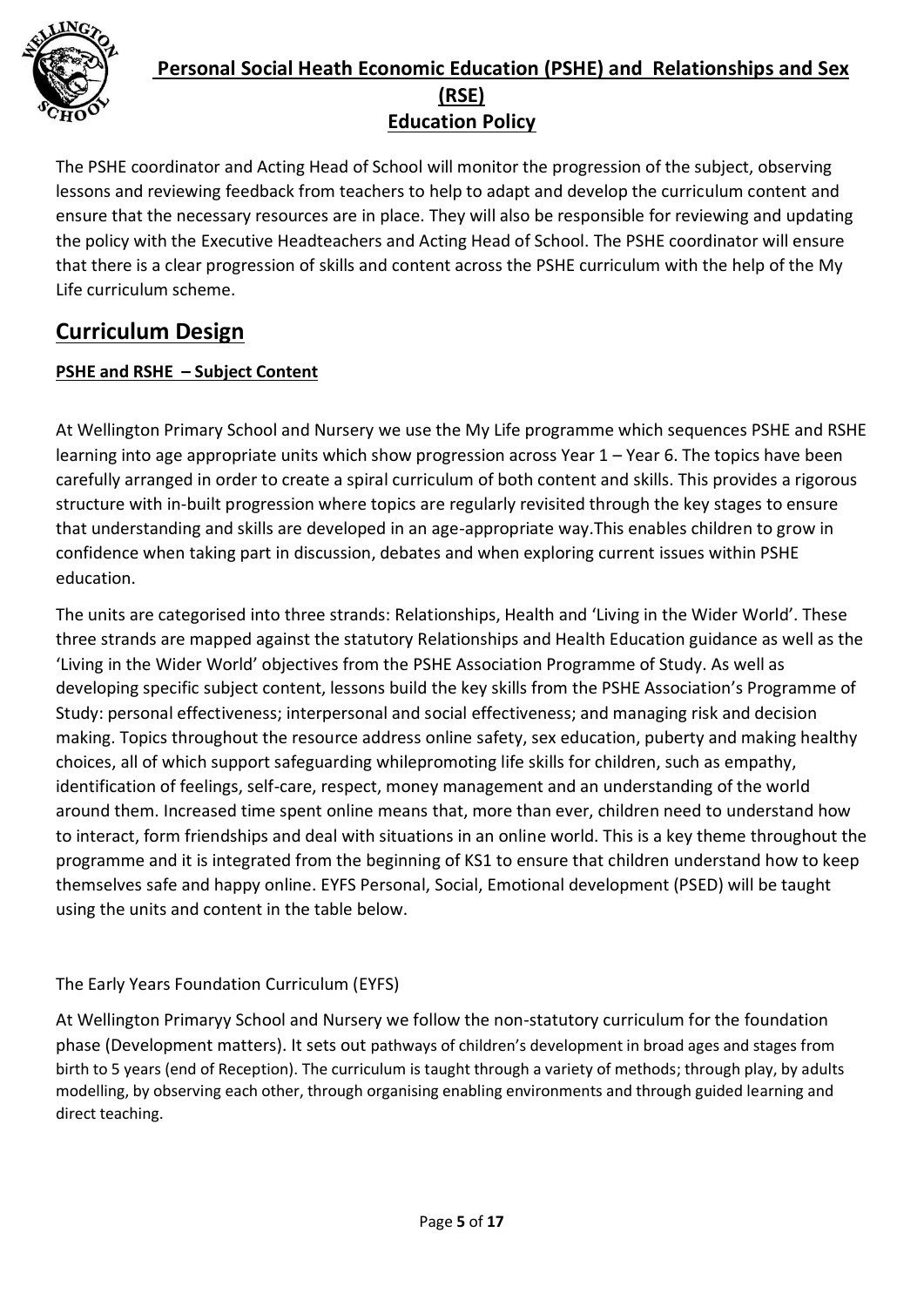

#### **PSED:**

Children's personal, social and emotional development (PSED) is crucial for children to lead healthy and happy lives, and is fundamental to their cognitive development. Underpinning their personal development are the important attachments that shape their social world. Strong, warm and supportive relationships with adults enable children to learn how to understand their own feelings and those of others. Children should be supported to manage emotions, develop a positive sense of self, set themselves simple goals, have confidence in their own abilities, to persist and wait for what they want and direct attention as necessary. Through adult modelling and guidance, they will learn how to look after their bodies, including healthy eating, and manage personal needs independently. Through supported interaction with other children they learn how to make good friendships, co-operate and resolve conflicts peaceably. These attributes will provide a secure platform from which children can achieve at school and in later life

| 3 & 4-year-olds will be<br>learning to:                                                                                                                               | 3 & 4-year-olds will be                                                                                  | 3 & 4-year-olds will be<br>learning to:                                                | Children in reception will be<br>learning to:                            |                              |
|-----------------------------------------------------------------------------------------------------------------------------------------------------------------------|----------------------------------------------------------------------------------------------------------|----------------------------------------------------------------------------------------|--------------------------------------------------------------------------|------------------------------|
| Select and use activities and<br>resources, with help when<br>needed. This helps them to<br>achieve a goal they have<br>chosen, or one which is<br>suggested to them. | learning to:<br>Become more outgoing with<br>unfamiliar people, in the safe<br>context of their setting. | Talk about their feelings using<br>words like 'happy', 'sad',<br>'angry' or 'worried'. | See themselves as a valuable<br>individual.                              |                              |
|                                                                                                                                                                       | Show more confidence in new<br>social situations.                                                        | Understand gradually how<br>others might be feeling.                                   |                                                                          | Think about the perspectives |
|                                                                                                                                                                       | Play with one or more other<br>children, extending and<br>elaborating play ideas.                        |                                                                                        | <b>Build constructive and</b>                                            | of others.                   |
|                                                                                                                                                                       | Find solutions to conflicts and<br>rivalries. For example,<br>accepting that not everyone                |                                                                                        | respectful relationships.                                                |                              |
| Develop their sense of<br>responsibility and membership<br>of a community.                                                                                            | can be Spider-Man in the<br>game, and suggesting other<br>ideas.                                         |                                                                                        |                                                                          | Manage their own needs.      |
|                                                                                                                                                                       |                                                                                                          |                                                                                        |                                                                          |                              |
|                                                                                                                                                                       |                                                                                                          |                                                                                        | Express their feelings and<br>consider the feelings of others.           |                              |
|                                                                                                                                                                       |                                                                                                          |                                                                                        |                                                                          |                              |
|                                                                                                                                                                       | Increasingly follow rules,<br>understanding why they are<br>important.                                   |                                                                                        | Show resilience and<br>perseverance in the face of<br>challenge.         |                              |
|                                                                                                                                                                       | Remember rules without<br>needing an adult to remind<br>them                                             |                                                                                        |                                                                          |                              |
|                                                                                                                                                                       | Develop appropriate ways of<br>being assertive.                                                          |                                                                                        |                                                                          |                              |
|                                                                                                                                                                       | Talk with others to solve<br>conflicts.                                                                  |                                                                                        | Identify and moderate their<br>own feelings socially and<br>emotionally. |                              |
|                                                                                                                                                                       |                                                                                                          |                                                                                        |                                                                          |                              |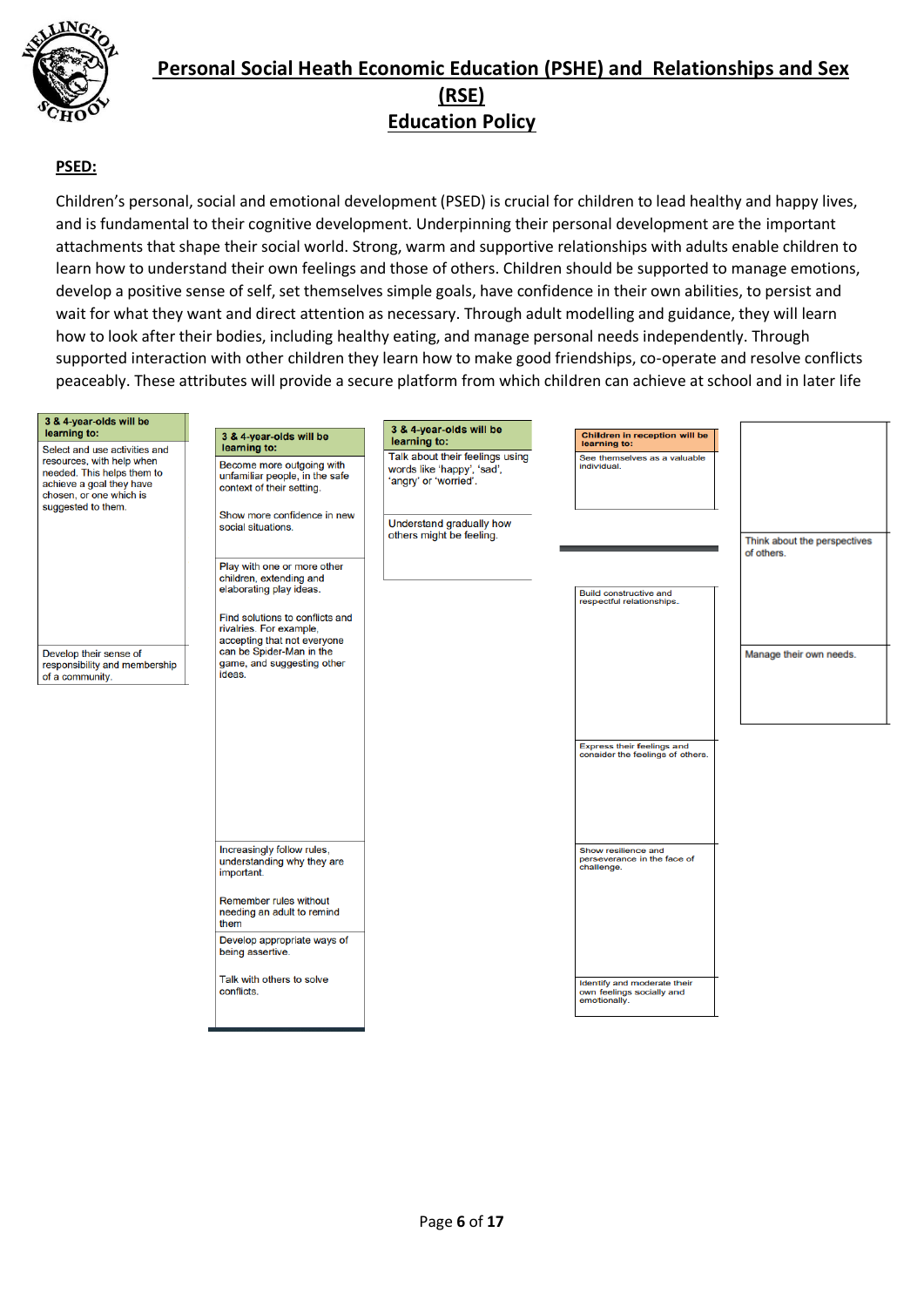

#### **Physical Development:**

Physical activity is vital in children's all-round development, enabling them to pursue happy, healthy and active lives. Gross and fine motor experiences develop incrementally throughout early childhood, starting with sensory explorations and the development of a child's strength, co-ordination and positional awareness through tummy time, crawling and play movement with both objects and adults. By creating games and providing opportunities for play both indoors and outdoors, adults can support children to develop their core strength, stability, balance, spatial awareness, co-ordination and agility. Gross motor skills provide the foundation for developing healthy bodies and social and emotional well-being. Fine motor control and precision heWellington Primary School and Nursery with hand-eye co-ordination which is later linked to early literacy. Repeated and varied opportunities to explore and play with small world activities, puzzles, arts and crafts and the practice of using small tools, with feedback and support from adults, allow children to develop proficiency, control and confidence.

| 3 & 4-year-olds will be<br>learning to:                                                                                                                    | 3 & 4-year-olds will be<br>learning to:                                                                         | 3 & 4-year-olds will be                                                                                                    | Children in reception will be<br>learning to:                                                                                                                                                                | Use their core muscle strength                                                      |
|------------------------------------------------------------------------------------------------------------------------------------------------------------|-----------------------------------------------------------------------------------------------------------------|----------------------------------------------------------------------------------------------------------------------------|--------------------------------------------------------------------------------------------------------------------------------------------------------------------------------------------------------------|-------------------------------------------------------------------------------------|
| Continue to develop their<br>movement, balancing, riding<br>(scooters, trikes and bikes)<br>and ball skills.                                               | plank, depending on its length<br>and width.<br>Choose the right resources to                                   | learning to:<br>Be increasingly independent<br>in meeting their own care<br>needs, e.g. brushing teeth,                    |                                                                                                                                                                                                              | to achieve a good posture<br>when sitting at a table or sitting<br>on the floor.    |
| Go up steps and stairs, or<br>climb up apparatus, using<br>alternate feet.                                                                                 | carry out their own plan. For<br>example, choosing a spade to<br>enlarge a small hole they dug<br>with a trowel | using the toilet, washing and<br>drying their hands thoroughly.<br>Make healthy choices about                              | Progress towards a more<br>fluent style of moving, with                                                                                                                                                      |                                                                                     |
| Skip, hop, stand on one leg<br>and hold a pose for a game<br>like musical statues.                                                                         | Collaborate with others to<br>manage large items, such as                                                       | food, drink, activity and<br>toothbrushing.<br><b>Observation checkpoint</b>                                               | developing control and grace.                                                                                                                                                                                |                                                                                     |
| Use large-muscle movements<br>to wave flags and streamers.<br>paint and make marks.                                                                        | moving a long plank safely.<br>carrying large hollow blocks.<br><b>Observation checkpoint</b>                   |                                                                                                                            |                                                                                                                                                                                                              | Combine different movements                                                         |
| Start taking part in some<br>group activities which they<br>make up for themselves, or in<br>teams.                                                        |                                                                                                                 | Children in reception will be                                                                                              |                                                                                                                                                                                                              | with ease and fluency.                                                              |
| Increasingly be able to use<br>and remember sequences and<br>patterns of movements which<br>are related to music and<br>rhythm.                            | Use one-handed tools and<br>equipment, for example,<br>making snips in paper with<br>scissors.                  | learning to:<br>Revise and refine the<br>fundamental movement skills<br>they have already acquired:<br>rolling<br>crawling | Develop the overall body<br>strength, co-ordination,<br>balance and agility needed to<br>engage successfully with<br>future physical education<br>sessions and other physical                                |                                                                                     |
| Match their developing<br>physical skills to tasks and<br>activities in the setting. For<br>example, they decide whether<br>to crawl, walk or run across a | Use a comfortable grip with<br>good control when holding<br>pens and pencils.                                   | walking<br>jumping<br>running<br>hopping<br>skipping                                                                       | disciplines including dance,<br>gymnastics, sport and<br>swimming.                                                                                                                                           |                                                                                     |
|                                                                                                                                                            | Start eating independently and<br>learning how to use a knife<br>and fork                                       | climbing                                                                                                                   | Develop their small motor skills<br>so that they can use a range of<br>tools competently, safely and<br>confidently. Suggested tools:<br>pencils for drawing and writing.<br>paintbrushes, scissors, knives, | Children in reception will be<br>learning to:                                       |
|                                                                                                                                                            | Show a preference for a<br>dominant hand.                                                                       |                                                                                                                            | forks and spoons.                                                                                                                                                                                            | Confidently and safely use a                                                        |
|                                                                                                                                                            | Be increasingly independent<br>as they get dressed and<br>undressed, for example,                               |                                                                                                                            |                                                                                                                                                                                                              | range of large and small<br>apparatus indoors and outside,<br>alone and in a group. |
|                                                                                                                                                            | putting coats on and doing up<br>zips.                                                                          |                                                                                                                            |                                                                                                                                                                                                              | Develop overall body-strength,<br>balance, co-ordination and<br>agility.            |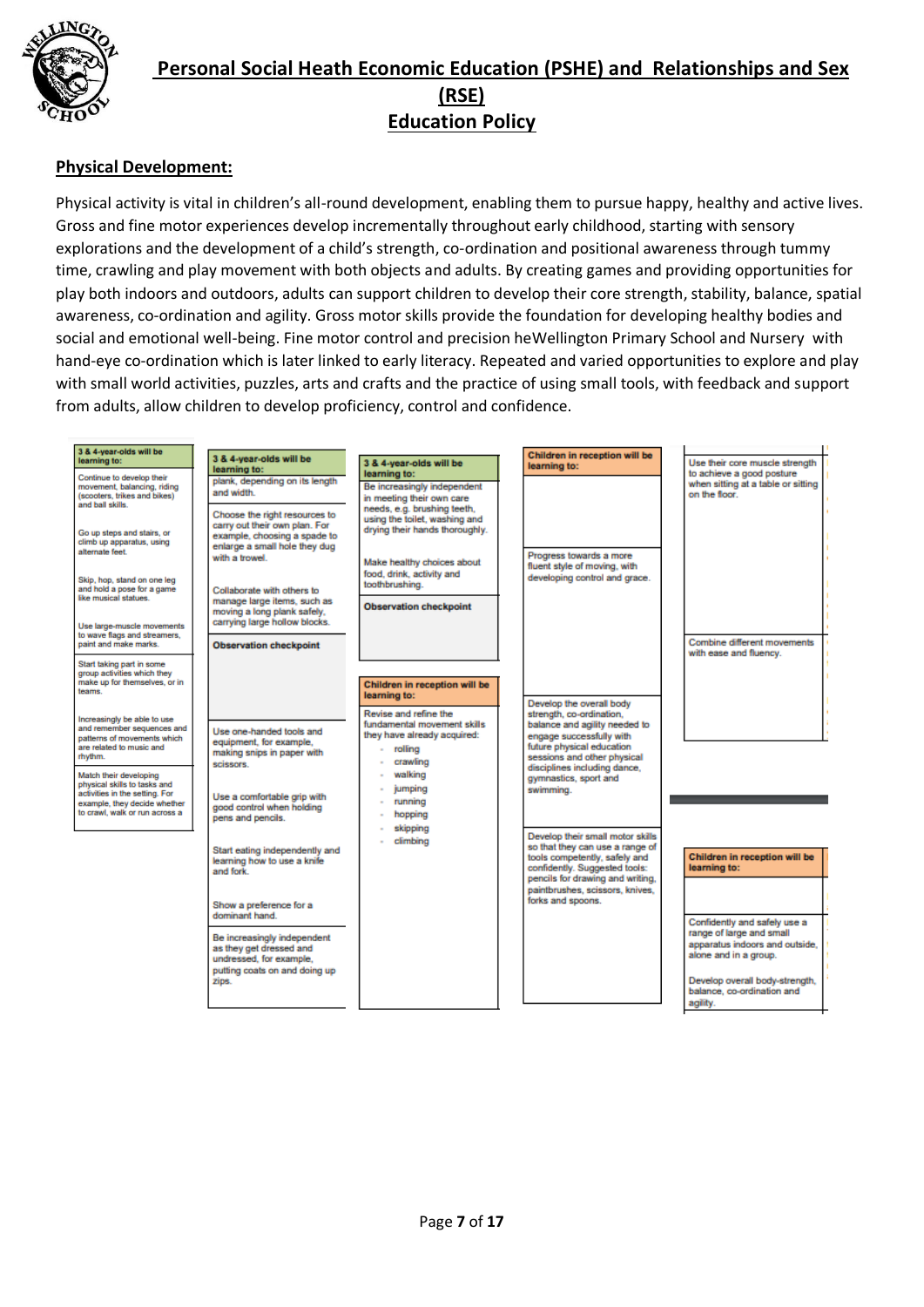

| Further develop and refine a                                                                                                                      |                                                                                                                                                                                                                                                                                                |
|---------------------------------------------------------------------------------------------------------------------------------------------------|------------------------------------------------------------------------------------------------------------------------------------------------------------------------------------------------------------------------------------------------------------------------------------------------|
| range of ball skills including:<br>throwing, catching, kicking,                                                                                   | Children in reception will be<br>learning to:                                                                                                                                                                                                                                                  |
| passing, batting, and aiming.<br>Develop confidence,<br>competence, precision and<br>accuracy when engaging in<br>activities that involve a ball. | Know and talk about the<br>different factors that support<br>their overall health and<br>wellbeing:<br>regular physical activity<br>a.<br>- healthy eating<br>- toothbrushing<br>- sensible amounts of<br>'screen time'<br>having a good sleep<br>$\sim$<br>routine<br>being a safe pedestrian |
| Develop the foundations of a<br>handwriting style which is fast,<br>accurate and efficient.                                                       | Further develop the skills they<br>need to manage the school<br>day successfully:<br>lining up and queuing<br>$\mathbf{r}$<br>- mealtimes<br>personal hygiene<br>$\sim$                                                                                                                        |

#### **Understanding the world**:

Understanding the world involves guiding children to make sense of their physical world and their community. The frequency and range of children's personal experiences increases their knowledge and sense of the world around them – from visiting parks, libraries and museums to meeting important members of society such as police officers, nurses and firefighters. In addition, listening to a broad selection of stories, non-fiction, rhymes and poems will foster their understanding of our culturally, socially, technologically and ecologically diverse world. As well as building important knowledge, this extends their familiarity with words that support understanding across domains. Enriching and widening children's vocabulary will support later reading comprehension.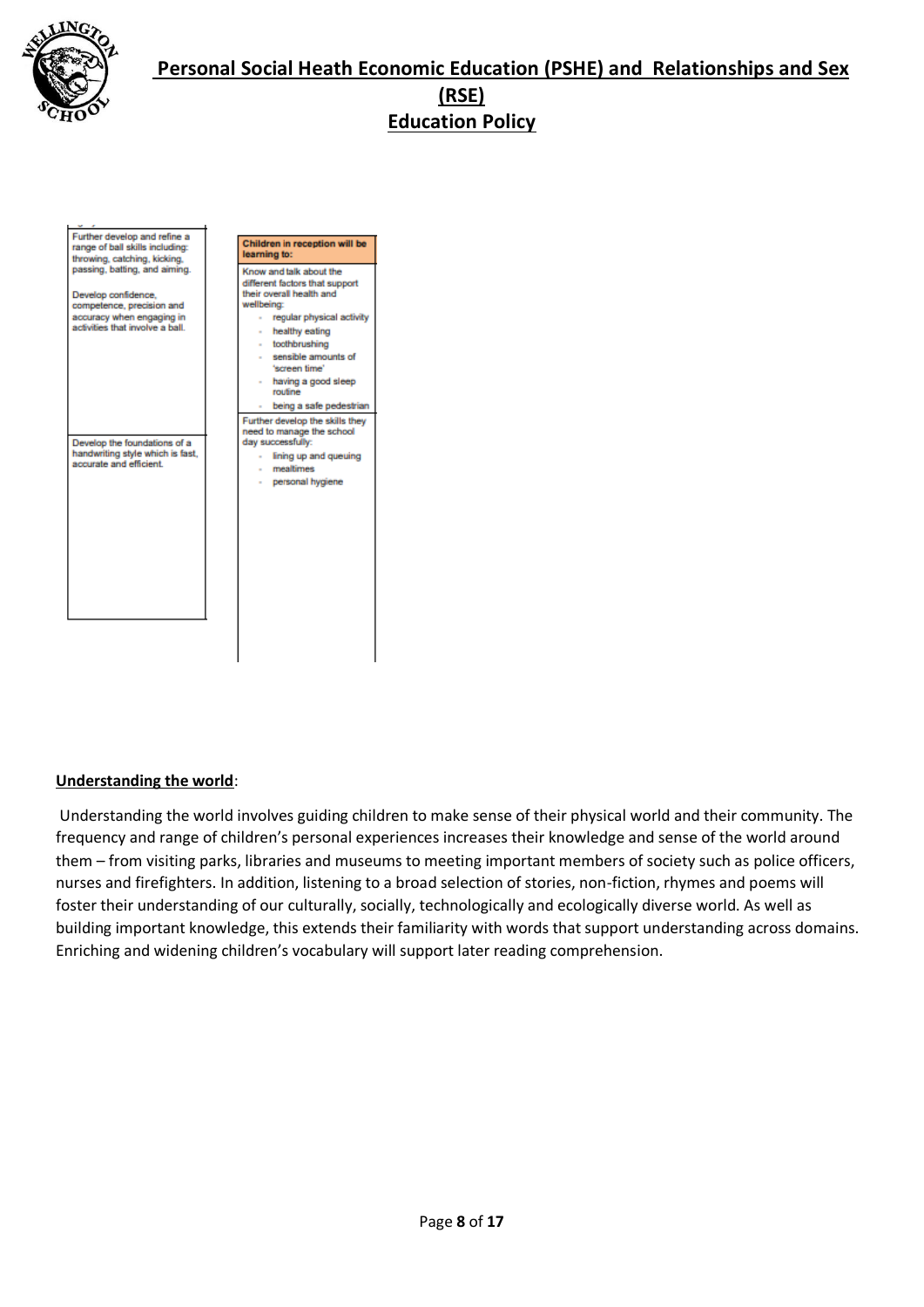

|                                                                                                              |                                                                                                                                          | Children in reception will be<br>learning to:                                  |                                                                                                   |                                                                                   |
|--------------------------------------------------------------------------------------------------------------|------------------------------------------------------------------------------------------------------------------------------------------|--------------------------------------------------------------------------------|---------------------------------------------------------------------------------------------------|-----------------------------------------------------------------------------------|
| 3 & 4-year-olds will be<br>learning to:                                                                      | 3 & 4-year-olds will be<br>learning to:                                                                                                  | Talk about members of their<br>immediate family and                            | Children in reception will be<br>learning to:                                                     |                                                                                   |
| Use all their senses in hands-<br>on exploration of natural<br>materials.                                    |                                                                                                                                          | community.                                                                     |                                                                                                   |                                                                                   |
| <b>Explore collections of</b><br>materials with similar and/or<br>different properties.                      | Explore and talk about<br>different forces they can feel.                                                                                |                                                                                |                                                                                                   | Describe what they see, hear<br>and feel whilst outside.                          |
| Talk about what they see,<br>using a wide vocabulary.                                                        |                                                                                                                                          |                                                                                | Understand that some places<br>are special to members of<br>their community.                      |                                                                                   |
|                                                                                                              |                                                                                                                                          | Name and describe people<br>who are familiar to them.                          |                                                                                                   |                                                                                   |
|                                                                                                              | Talk about the differences<br>between materials and<br>changes they notice.                                                              |                                                                                |                                                                                                   |                                                                                   |
| 3 & 4-year-olds will be<br>learning to:                                                                      |                                                                                                                                          |                                                                                | Recognise that people have<br>different beliefs and celebrate<br>special times in different ways. |                                                                                   |
|                                                                                                              |                                                                                                                                          |                                                                                |                                                                                                   |                                                                                   |
|                                                                                                              |                                                                                                                                          | Children in reception will be<br>learning to:                                  | Recognise some similarities                                                                       | Children in reception will be<br>learning to:<br>Recognise some                   |
|                                                                                                              |                                                                                                                                          | Comment on images of<br>familiar situations in the past.                       | and differences between life in<br>this country and life in other<br>countries.                   | environments that are different<br>to the one in which they live.                 |
| Begin to make sense of their<br>own life-story and family's<br>history.                                      | Continue developing positive<br>attitudes about the differences<br>between people.                                                       |                                                                                |                                                                                                   |                                                                                   |
| Show interest in different<br>occupations.                                                                   |                                                                                                                                          |                                                                                |                                                                                                   |                                                                                   |
|                                                                                                              |                                                                                                                                          |                                                                                |                                                                                                   |                                                                                   |
| Explore how things work.                                                                                     |                                                                                                                                          | Compare and contrast<br>characters from stories.<br>including figures from the |                                                                                                   | Understand the effect of<br>changing seasons on the<br>natural world around them. |
| Plant seeds and care for<br>growing plants.                                                                  |                                                                                                                                          | past.                                                                          |                                                                                                   |                                                                                   |
| Understand the key features<br>of the life cycle of a plant and<br>an animal.                                | 3 & 4-year-olds will be<br>learning to:                                                                                                  |                                                                                | Children in reception will be<br>learning to:                                                     |                                                                                   |
| Begin to understand the need<br>to respect and care for the<br>natural environment and all<br>living things. |                                                                                                                                          |                                                                                | Explore the natural world<br>around them.                                                         |                                                                                   |
|                                                                                                              |                                                                                                                                          | Draw information from a                                                        |                                                                                                   |                                                                                   |
|                                                                                                              | Know that there are different<br>countries in the world and talk<br>about the differences they<br>have experienced or seen in<br>photos. | simple map.                                                                    |                                                                                                   |                                                                                   |
|                                                                                                              |                                                                                                                                          |                                                                                |                                                                                                   |                                                                                   |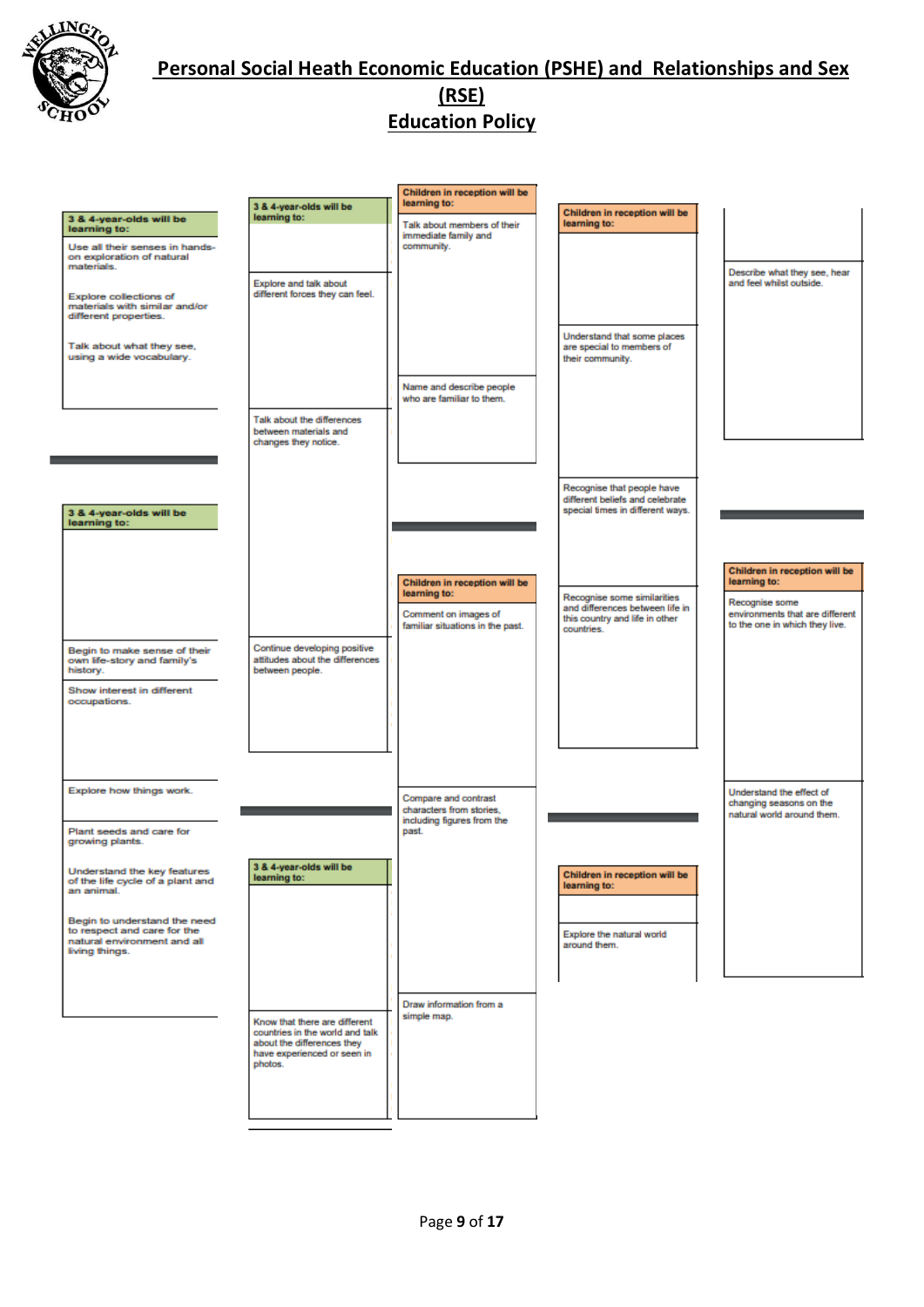

#### INSERT PROGRESSION/CONTENT GRIDS HERE Y1 – Y6.

#### KS1:

- $1.1$ **Feelings and Special People**
- $1.2$ **Staying Safe**
- $1.3$ **Healthy Me**
- All Around Us  $1.4$
- $1.5$ **Money Matters**
- $2.1$ Different Types of Families
- $2.2$ **Healthy Bodies**
- $2.3$ **Feeling Included**
- $2.4$ **Healthy Minds**
- $2.5$ Caring for the Environment and Social Responsibility

#### KS2 ( Lower KS1)

- $3.1$ **Safety Online**
- $3.2$ **Celebrating Achievements and Being Resilient**
- $3.3$ **Being Part of a Community**
- $3.4$ **Exercise**
- $3.5$ Stereotypes
- $3.6$ What I Like
- $4.1$ **Nutrition and Dental Health**
- $4.2$ **Human Rights**
- $4.3$ **Emergency Situations**
- $4.4$ Respect
- $4.5$ **Money Matters**
- 4.6 Falling Out and Making Up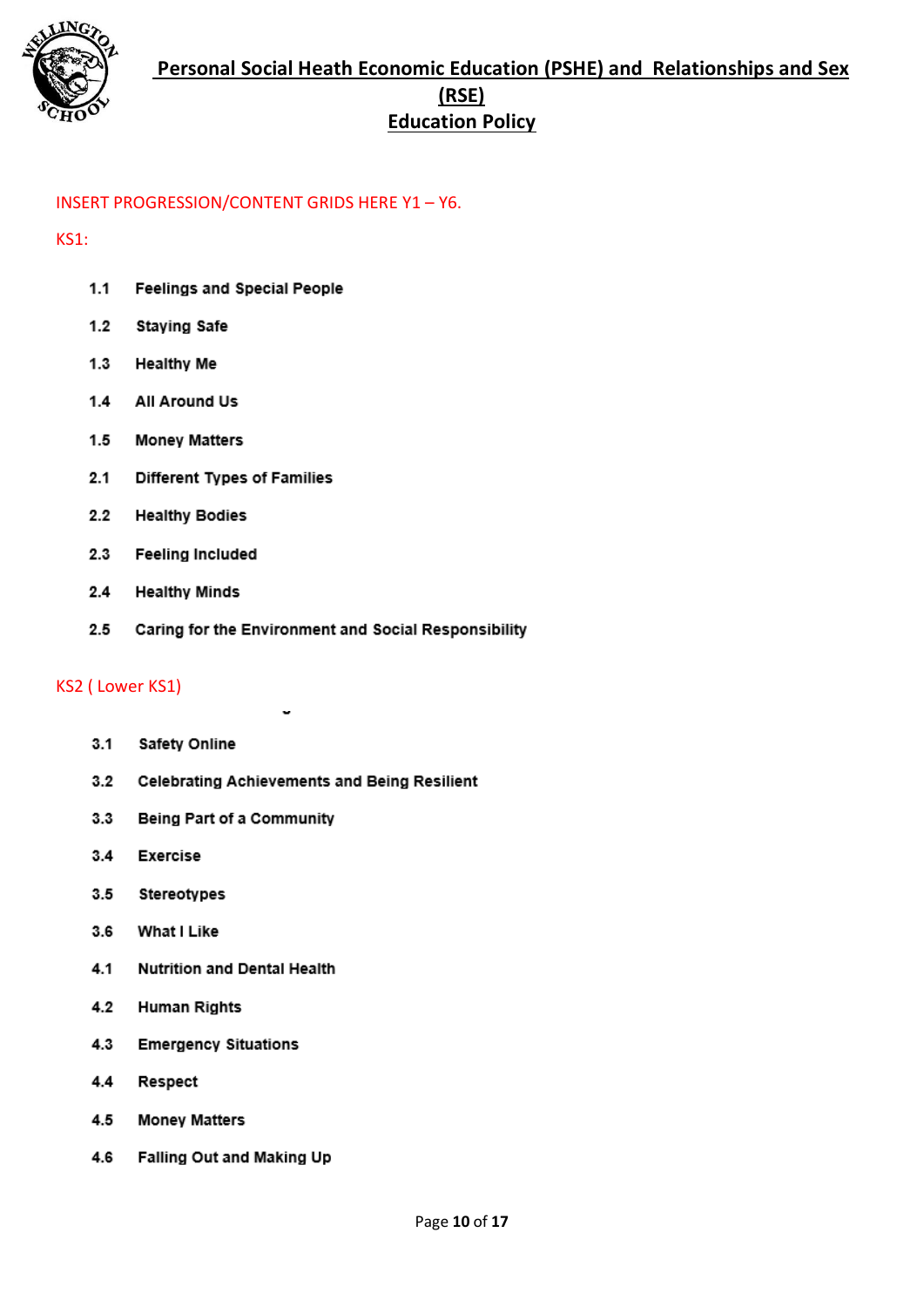

#### KS2 (Upper KS2)

- $5.1$ Body Image
- $5.2$ **Bereavement and Loss**
- $5.3$ **Fake News**
- Life in Plastic  $5.4$
- $5.5$ Puberty
- 5.6 **Changes in Friendships**
- $6.1$ Drugs and Alcohol Education
- $6.2$ **Sex Education**
- 6.3 Mental and Emotional Health
- 6.4 Global Sustainable Development Goals
- 6.5 E-Safety and Social Media
- 6.6 Anti-social Behaviour and the Role of Police and the Law

As part of the children's **statutory Science Curriculum** in Year 2, children learn that animals, including humans, have offspring that grow into adults. They are also introduced to the concepts of reproduction and growth (but not how reproduction occurs). The Relationship strand of our PSHE Curriculum supports this learning. We are committed to ensuring that the children receive factually accurate biological information about their bodies. With this in mind, we begin to teach children some of the correct anatomical terminology for the parts of a human body in Key Stage 1.

In Year 5, as part of the **statutory Science Curriculum**, children are taught about the life cycles of humans and animals, including reproduction. They also learn about the changes that happen in humans from birth to old age. This includes learning what happens in puberty. Recent government guidance strongly suggests that 'All children, including those who develop earlier than the average, need to know about puberty before they experience the onset of physical changes.' We support this statement and believe that children are ready to receive honest, open and factual education about relationships and growing up in this year group. As part of the Relationships Curriculum, during Year 5 children will learn accurate information about puberty, their changing bodies and how to look after them. This is always done in a safe and secure environment with their class teacher.

Due to the class structues changing on a year basis depending on year group numbers the upper KS2 content is taught specifically to years 5 and 6 only.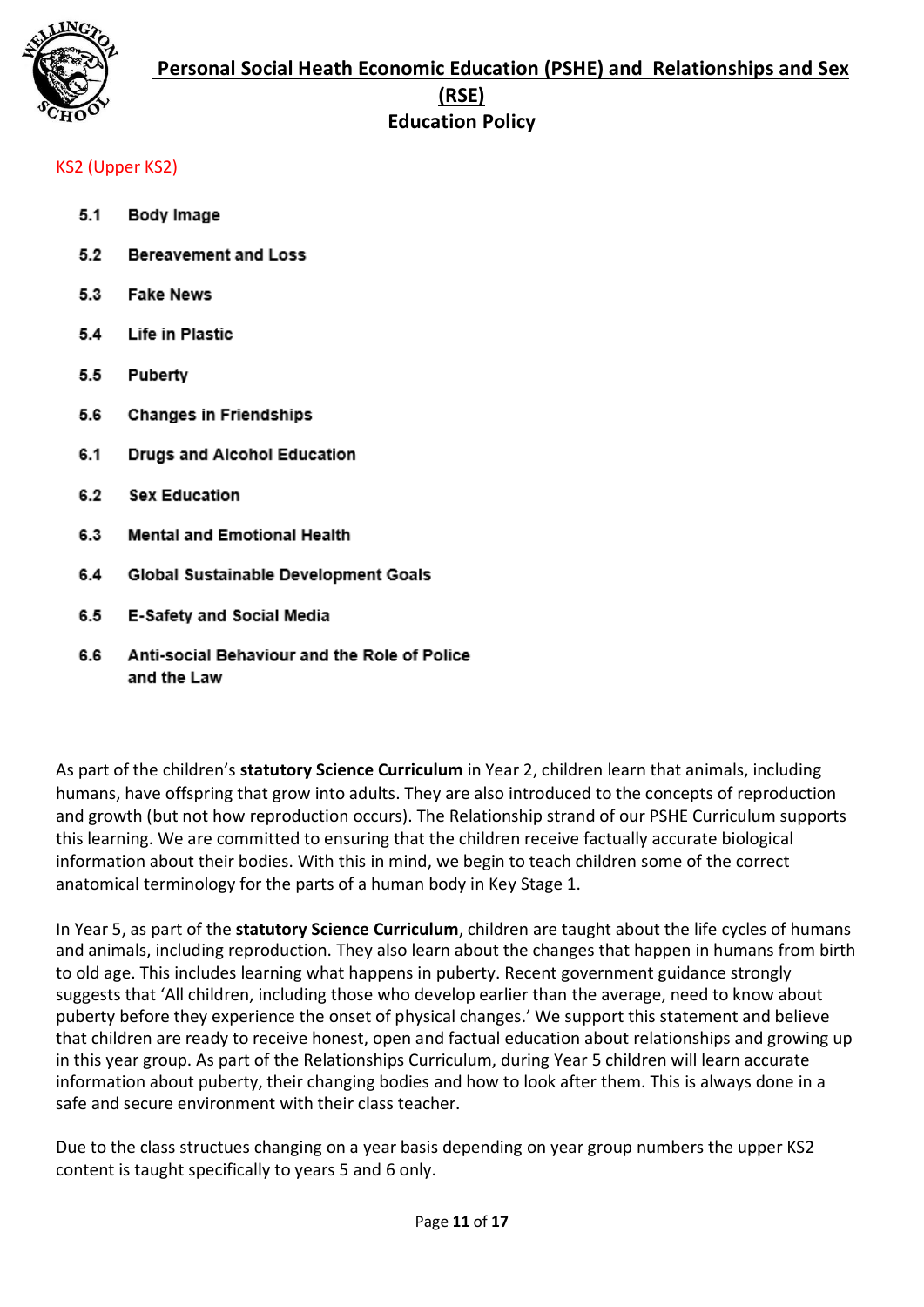

# **Stakeholders**

#### **Relationship Education – Parents, Carers and Partnerships**

At Wellington Primary School and Nursery we believe clarity is essential and welcome any discussion with Parents and Carers which will inform conversations at home about 'Relationships'.

We endeavour to have a strong partnership with parents and carers and will always aim to be transparent and communicate what is being taught and when. We believe that together we can address misconceptions pupils may have gained about these topics from the media or from their peers. Children are naturally curious about their bodies, other people and the world around them. By answering questions and teaching them the correct scientific vocabulary, we can help them understand their bodies, keep themselves safe, develop their understanding of their feelings and the feelings of other people and how to be responsible and accountable members of the community and world. In order to enhance our PSHE provision we will welcome external speakers and friends of the community into school to share their expertise, if necessary or appropriate. Any booking of external speakers will adhere to the "External speakers" Policy

We will provide parents/carers with recommended picture and chapter books to support their own understanding of the curriculum as well as support their children through story time, discussion and signposting to age appropriate resources. All teaching materials and resources used will be available to parent/carers to ensure full transparency of both content and pedagogy.

By doing this we hope that we will empower both adults and children to feel confident and comfortable asking questions or initiating dialogue about the many important aspects of PSHE and RSHE that will affect our children's lives so fundamentally - both now and in the future.

If any parent or carer has any queries or concerns about the subject content or delivery of any aspect of PSHE or RSHE, then they should ask to speak to the PSHE Lead or a senior member of staff, who will be able to provide more specific information on curriculum and resources that are used in the PSHE or RSHE Curriculum.

#### **Relationship & Sex Education – Right to Withdraw**

From September 2020, Relationships Education will be statutory for all children, in all primary schools. This mean that parents and carers cannot withdraw their child from these lessons. However, they will be able to request that their child is withdrawn from lessons about Sex Education taught as part of Relationships Education, which are not statutory objectives covered in the science national curriculum. If parents/carer chose to withdraw their child/ren from the Sex education lessons they can speak to the PSHE coordinator, Acting Head of School and Executive Headteacher to arrange alternative provision during these lesson times.

Parent and carers can view Wellington Primary School and Nursery's progressive and developmental PSHE & RSHE Curriculum on our website to see how it has been carefully considered to build on the children's prior learning. Our 'My Life' curriculum of work is engaging, inclusive and always age-appropriate.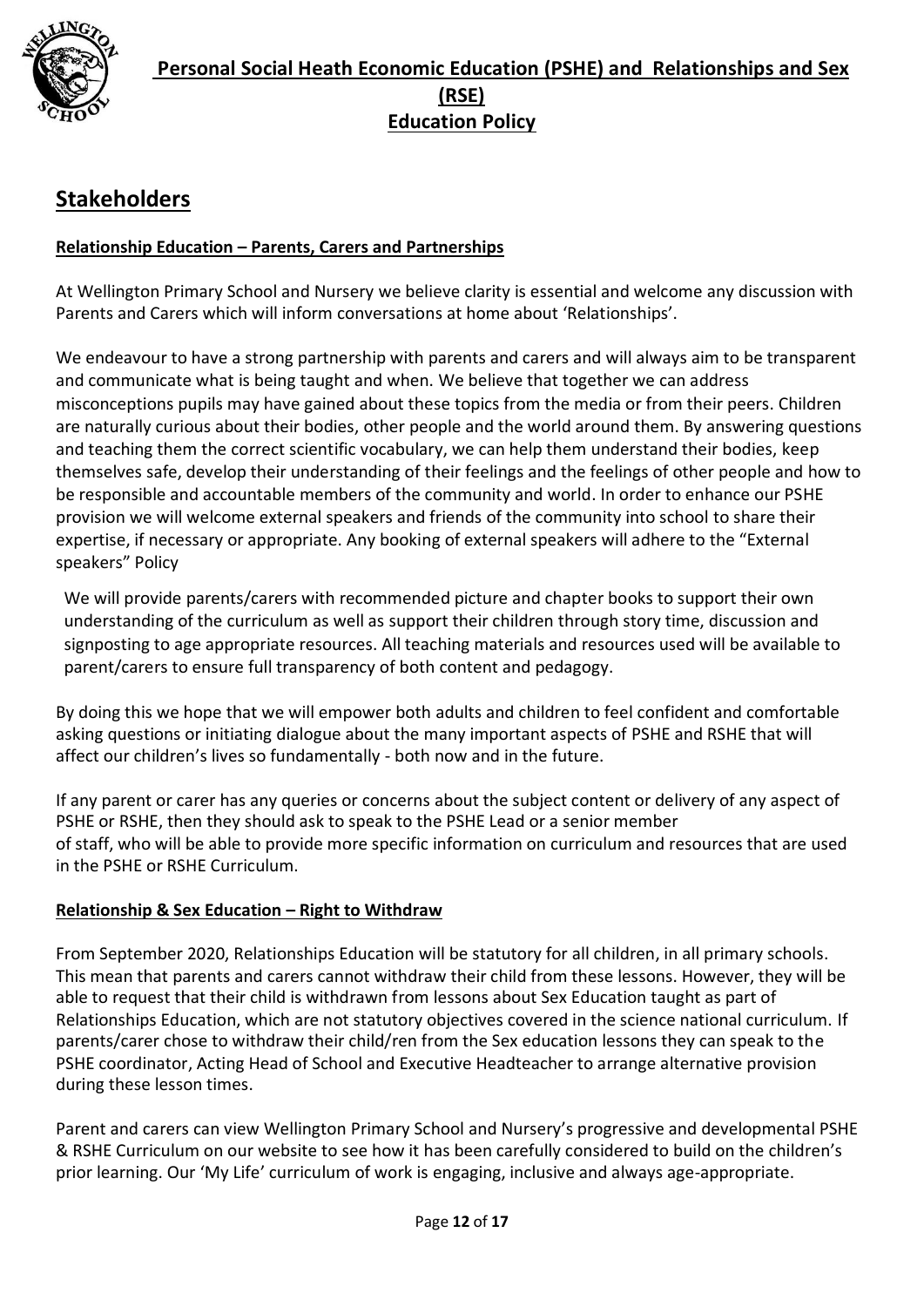

Parents and carers are very welcome to speak to the PSHE Lead or a senior member of staff about specific sessions and their precise content in order to gain a full understanding of their content and how they will be taught. We are confident that these stage-appropriate lessons fit into Relationship education in a purposeful and meaningful way.

# **Safe and Effective Practice**

### **Confidentiality & Safeguarding – Keeping Children Safe**

At Wellington Primary School and Nursery, we aim to foster and maintain a safe environment within which all pupils feel able to ask questions and discuss issues openly (although no pupil or teacher will have to answer personal questions or forced to take part in discussions). For any child wishing to discuss something confidential relating to content of the lesson, an opportunity will be given.

All classes make available a class 'question box', which gives children the option of writing down their questions and receiving an answer that is not provided in front of the whole class. Distancing techniques are employed, so children are able to discuss fictional characters and scenarios, rather than discuss their own lives and experiences.

In line with the school's Policy for Safeguarding and Child Protection, Wellington Primary School and Nursery is committed to safeguarding and promoting the welfare (both physical and emotional) of every pupil both inside and outside of the school premises. We implement a whole-school preventative approach to managing safeguarding concerns, ensuring that the wellbeing of pupils is at the forefront of all action taken.

In addition, Wellington Primary School and Nursery staff have received training on the new statutory guidance; 'Keeping Children Safe in Education,' which came into force in September 2019 and which details fresh guidance for 'Teaching online Safety in school'.

All Staff will exercise their professional judgement in order to keep their pupils safe. Ground rules are agreed within PSHE and RSHE for each class. This ensures a safe environment for group discussion and exploring delicate topics. Information given, and the views expressed by the pupils, will be treated in confidence, where possible. However, pupils will be informed that 100% confidentiality cannot be assured. If any child makes a disclosure of a safeguarding issue - as with all such instances - the teacher will inform the Designated Safeguarding Lead (DSL) in accordance with Wellington Primary School and Nursery's policy on Safeguarding and Child Protection.

### **Sample 'Rules for Respect'.**

Everyone has the right to be included.

Everyone has the right to be listened to.

Anything confidential that is shared in class shouldn't be discussed with other people outside of the classroom.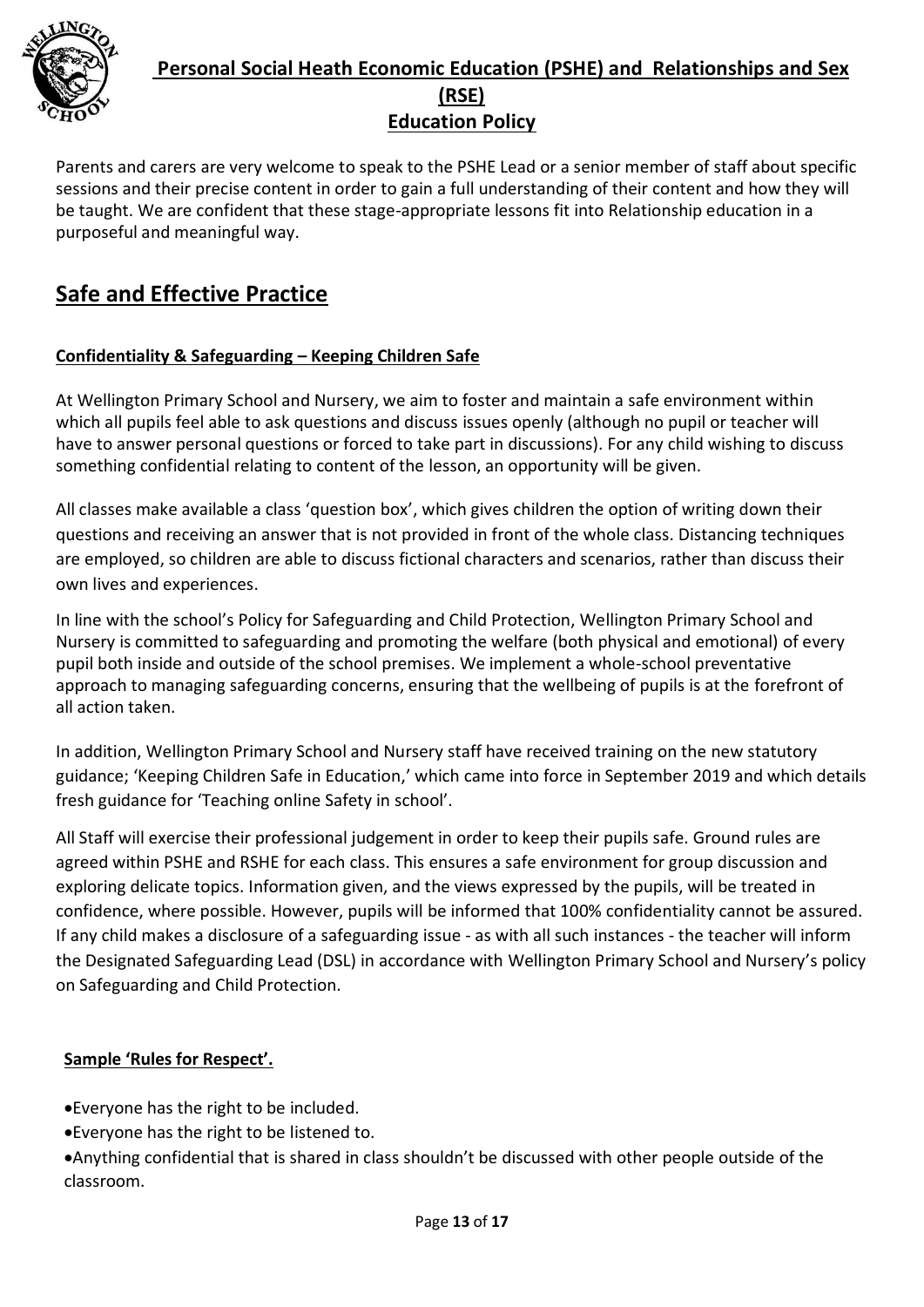

- People have the right not to share personal experiences or take part if they don'twant to.
- We will respect people's views even if we don't agree with them.
- We will use the correct vocabulary relating to the units we are studying without people being offended.
- We will agree that it's OK to get things wrong and we shouldn't make fun of peoplefor this.
- There are no 'stupid' questions and people should not be afraid to ask questions.

#### **Assessment, Monitoring & Reporting**

Self-assessment is a vital part of learning in PSHE and RSHE.

To support their independence, children are given many opportunities to reflect on and evaluate their learning through self-assessment. This valuable life skill is reinforced and embedded across the curriculum through the 'My Life' scheme and resources provided.

Pupil voice is also a key feature of our learning at Wellington Primary School and Nursery. We encourage our children to express opinions on how and where they would like their learning to go and we take these into account when planning and teaching units from the curriculum. Their comments help us to assess and monitor their progress. Listening and responding to the views of our pupils ensures that our policy and curriculum is responsive and meet the needs of all our learners from year to year. Parent and carers will also be invited to share their feedback on all aspects of the PSHE and RSHE curriculum.

Staff who deliver the PSHE and RSHE curriculum will critically reflect on their teaching and best practice can be shared at PSHE reviews, training sessions or staff meetings.

The PSHE Lead will have regular informal meetings to monitor planning and children's work to help provide further relevant training opportunities.

Comments on children's learning and progress in PSHE and RSHE, as part of their learning in PSHE, should be reported to parents and carers informally at parent consultations. Reporting takes place more formally on their end of year school report in July.

#### **Relationship Education – Where to find information**

Our inclusive "My Life" PSHE and RSHE curriculum forms a core part of our PSHE and RSHE teaching and covers the statutory elements of RSHE as well as a fuller, richer PSHE curriculum. Details of this curriculum can be found on the school website or by speaking to the PSHE coordinator. Useful books are also available for parents to view in school.

#### **References:** Will add as end notes!

 Relationships Education, Relationships and Sex Education and Health Education guidance: [https://assets.publishing.service.gov.uk/government/uploads/system/uploads/attachment\\_data/file/80](https://assets.publishing.service.gov.uk/government/uploads/system/uploads/attachment_data/file/805781/Relationships_Education__Relationships_and_Sex_Education__RSE__and_Health_Education.pdf) 5781/Relationships Education Relationships and Sex Education RSE and Health Education.pdf

Children Act 2004:

[https://webarchive.nationalarchives.gov.uk/20130403214153/https://www.education.gov.uk/publicatio](https://webarchive.nationalarchives.gov.uk/20130403214153/https:/www.education.gov.uk/publications/eOrderingDownload/DFES-0036-2007.pdf) [ns/eOrderingDownload/DFES-0036-2007.pdf](https://webarchive.nationalarchives.gov.uk/20130403214153/https:/www.education.gov.uk/publications/eOrderingDownload/DFES-0036-2007.pdf)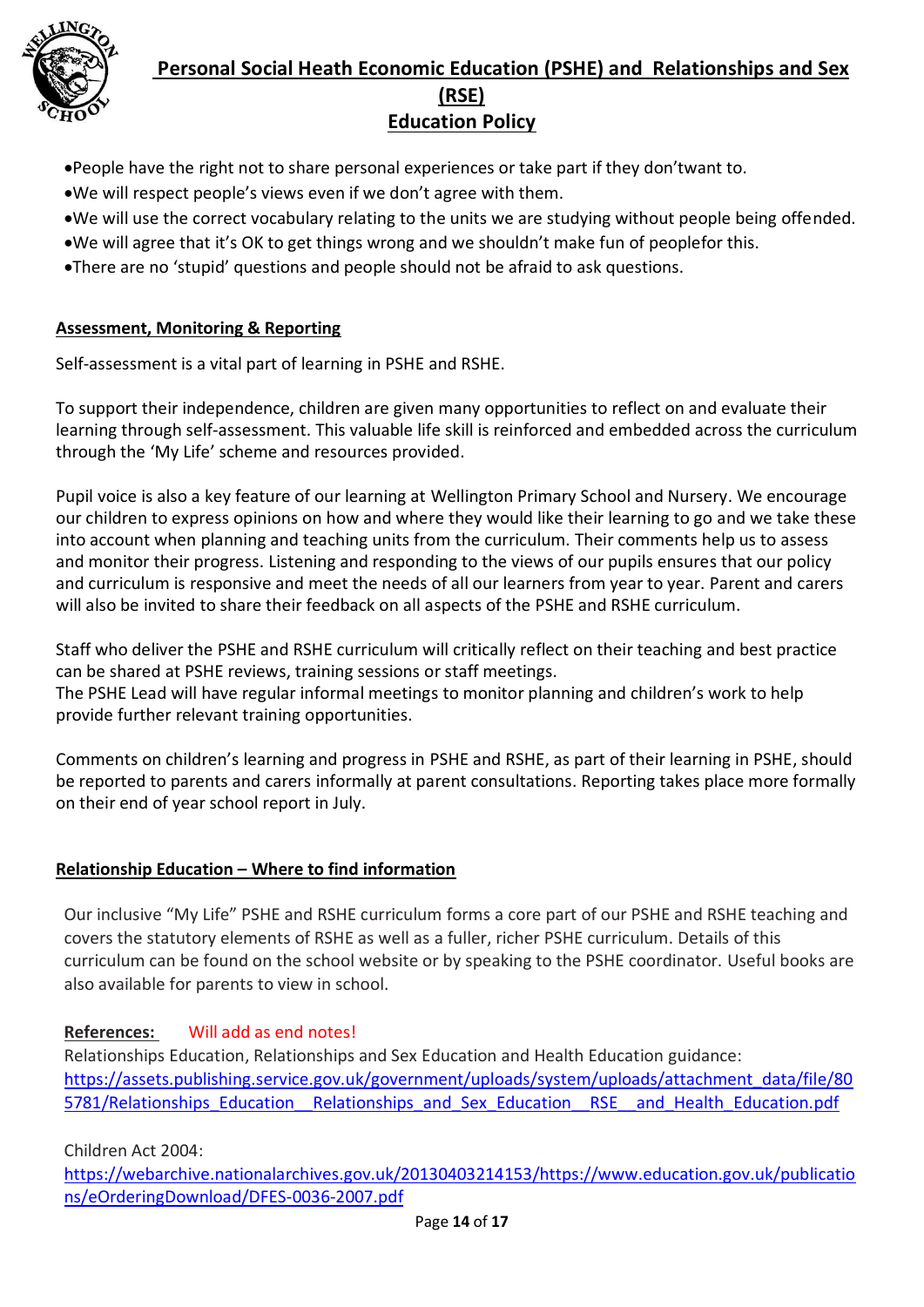

Education Act 2006: <http://www.legislation.gov.uk/ukpga/2006/40/contents>

Keeping Children Safe in Education: <https://www.gov.uk/government/publications/keeping-children-safe-in-education--2>

Equality Act 2010: <http://www.legislation.gov.uk/ukpga/2010/15/contents>

Education and Inspections Act 2006; Education Act 2002: <http://www.legislation.gov.uk/ukpga/2006/40/contents>

### **Website - For Children, Teachers and Parents**

**Healthy Eating/ Physical Activity**  <https://campaignresources.phe.gov.uk/schools> <https://www.bbc.co.uk/teach/supermovers> <https://www.nhs.uk/10-minute-shake-up/shake-ups> <https://www.gonoodle.com/> <https://www.youtube.com/watch?v=d3LPrhI0v-w> Joe Wicks <https://www.nhs.uk/10-minute-shake-up/shake-ups> <https://www.schoolwellbeing.co.uk/>

#### **SRE**

<http://www.bbc.co.uk/science/humanbody/body/interactives/lifecycle/teenagers/> [http://www.sexeducationforum.org.uk](http://www.sexeducationforum.org.uk/) <https://www.brook.org.uk/>

#### **Bullying/ Healthy Relationships**

<http://www.bullying.co.uk/> <https://www.nspcc.org.uk/preventing-abuse/child-abuse-and-neglect/bullying-and-cyberbullying/> <https://www.womensaid.org.uk/what-we-do/safer-futures/expect-respect-educational-toolkit/> [http://thehideout.org.uk/young-people/adults-young-people-and-domestic](http://thehideout.org.uk/young-people/adults-young-people-and-domestic-abuse/resources/educational-toolkit%20/)[abuse/resources/educational-toolkit /](http://thehideout.org.uk/young-people/adults-young-people-and-domestic-abuse/resources/educational-toolkit%20/) <https://www.ceop.police.uk/safety-centre/> <https://www.nspcc.org.uk/keeping-children-safe/support-for-parents/underwear-rule/>

#### **Emotional Health**

<https://www.mentallyhealthyschools.org.uk/> <https://www.annafreud.org/what-we-do/anna-freud-learning-network/> https://www.minded.org.uk/ <https://childline.org.uk/>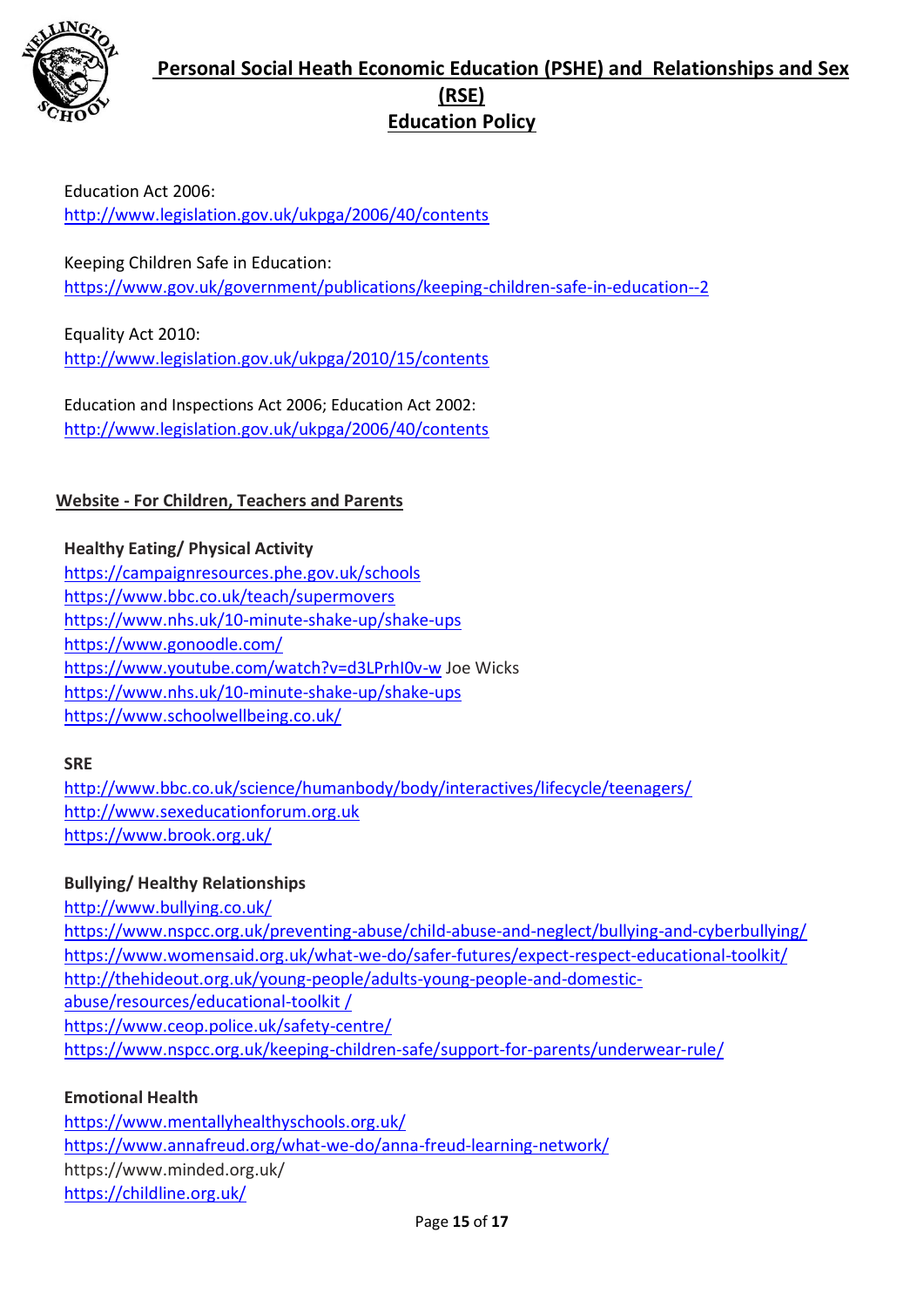

<http://www.youngminds.org.uk/> <https://www.childline.org.uk/> <https://www.place2be.org.uk/> <https://www.mentalhealth.org.uk/> <https://mindedforfamilies.org.uk/young-people/> <https://www.childrenssociety.org.uk/back-to-school/childrens-well-being-and-mental-health> <https://www.nhs.uk/conditions/stress-anxiety-depression/improve-mental-wellbeing/> <https://www.schoolwellbeing.co.uk/> <http://www.childhoodbereavementnetwork.org.uk/>

#### **Financial Education**

<https://www.pfeg.org/> <https://www.young-enterprise.org.uk/>

#### **Citizenship/Inclusion**

<http://www.gogivers.org/> <http://www.citizenshipfoundation.org.uk/main/page.php?427> <https://www.diversityrolemodels.org/> <https://www.stonewall.org.uk/> <https://www.un.org/sustainabledevelopment/student-resources/>

#### **Democracy**

<http://www.parliament.uk/education/>

#### **Internet Safety**

<https://www.thinkuknow.co.uk/> <https://www.saferinternet.org.uk/> <https://www.nspcc.org.uk/keeping-children-safe/online-safety/> <http://www.safetynetkids.org.uk/personal-safety/staying-safe-online/> <https://www.internetmatters.org/>

#### **Minfulness/Yoga**

<https://www.nhs.uk/conditions/stress-anxiety-depression/mindfulness/> <https://www.headspace.com/> <https://www.cosmickids.com/five-fun-breathing-practices-for-kids/> <https://www.youtube.com/watch?v=Td6zFtZPkJ4&feature=youtu.be>Yoga with Adriene <https://copingskillsforkids.com/deep-breathing-exercises-for-kids> [https://www.youtube.com/watch?v=bRkILioT\\_NA&feature=youtu.be](https://www.youtube.com/watch?v=bRkILioT_NA&feature=youtu.be) <https://www.calm.com/>